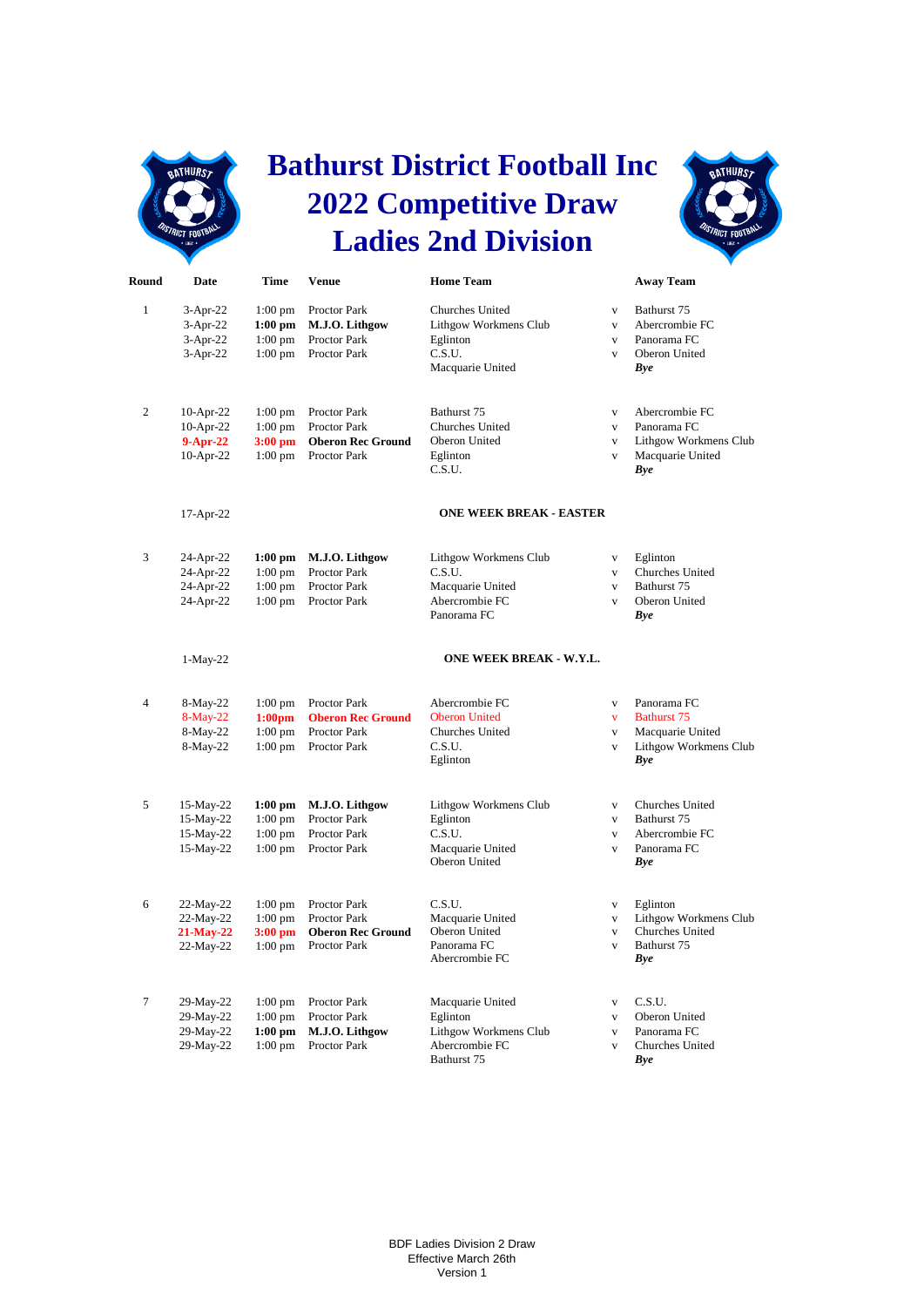| 8   | $4-Jun-22$      | $3:00$ pm          | <b>Oberon Rec Ground</b> | Oberon United                                   | $\mathbf V$  | Macquarie United             |
|-----|-----------------|--------------------|--------------------------|-------------------------------------------------|--------------|------------------------------|
|     | $5$ -Jun-22     | $1:00$ pm          | Proctor Park             | Panorama FC                                     | $\mathbf{V}$ | C.S.U.                       |
|     | $5$ -Jun-22     | $1:00 \text{ pm}$  | Proctor Park             | Abercrombie FC                                  | V            | Eglinton                     |
|     | $5 - Jun-22$    | 3:00 <sub>pm</sub> | <b>Proctor Park</b>      | Bathurst 75                                     | v            | <b>Lithgow Workmens Club</b> |
|     |                 |                    |                          | <b>Churches United</b>                          |              | Bye                          |
|     |                 |                    |                          | <b>JUNE LONG WEEKEND - NO GAMES</b>             |              |                              |
|     | $12$ -Jun-22    |                    |                          |                                                 |              |                              |
| 9   | 19-Jun-22       | $1:00$ pm          | Proctor Park             | Panorama FC                                     | V            | Abercrombie FC               |
|     | 19-Jun-22       | $1:00 \text{ pm}$  | <b>Proctor Park</b>      | Bathurst 75                                     | V            | Oberon United                |
|     | 19-Jun-22       | $1:00 \text{ pm}$  | <b>Proctor Park</b>      | Macquarie United                                | V            | <b>Churches United</b>       |
|     | 19-Jun-22       | $1:00$ pm          | M.J.O. Lithgow           | Lithgow Workmens Club<br>Eglinton               | V            | C.S.U.<br><b>Bye</b>         |
| 10  | $25$ -Jun- $22$ | 3:00 pm            | <b>Oberon Rec Ground</b> | Oberon United                                   | V            | Panorama FC                  |
|     | 26-Jun-22       | $1:00 \text{ pm}$  | <b>Proctor Park</b>      | Abercrombie FC                                  | V            | Macquarie United             |
|     | $23-Jun-22$     | 6:00 <sub>pm</sub> | <b>Proctor Park 2</b>    | Bathurst 75                                     | v            | C.S.U.                       |
|     | 26-Jun-22       | $1:00 \text{ pm}$  | Proctor Park             | Churches United                                 | V            | Eglinton                     |
|     |                 |                    |                          | Lithgow Workmens Club                           |              | Bye                          |
| 11  | $3-Jul-22$      | $3:00 \text{ pm}$  | Proctor Park             | Abercrombie FC                                  | $\mathbf V$  | Bathurst 75                  |
|     | $3-Jul-22$      | $1:00$ pm          | Proctor Park             | Panorama FC                                     | V            | <b>Churches United</b>       |
|     | $3-Jul-22$      | $1:00$ pm          | M.J.O. Lithgow           | Lithgow Workmens Club                           | V            | Oberon United                |
|     | $3-Jul-22$      | $1:00$ pm          | Proctor Park             | Macquarie United                                | V            | Eglinton                     |
|     |                 |                    |                          | C.S.U.                                          |              | <b>Bye</b>                   |
|     | $10-Jul-22$     |                    |                          | <b>JULY SCHOOL HOLIDAYS - NO GAMES</b>          |              |                              |
| 12  | 17-Jul-22       | $1:00 \text{ pm}$  | Proctor Park             | Bathurst 75                                     | V            | <b>Churches United</b>       |
|     | 17-Jul-22       | $1:00$ pm          | Proctor Park             | Abercrombie FC                                  | V            | Lithgow Workmens Club        |
|     | 17-Jul-22       | $1:00 \text{ pm}$  | Proctor Park             | Panorama FC                                     | V            | Eglinton                     |
|     | 17-Jul-22       | $11:00$ am         | <b>Oberon Rec Ground</b> | Oberon United                                   | $\mathbf V$  | C.S.U.                       |
|     |                 |                    |                          | Macquarie United                                |              | <b>Bye</b>                   |
| 13  | 24-Jul-22       | $1:00$ pm          | Proctor Park             | Macquarie United                                | V            | Oberon United                |
|     | 24-Jul-22       | $1:00 \text{ pm}$  | <b>Proctor Park</b>      | C.S.U.                                          | $\mathbf{V}$ | Panorama FC                  |
|     | 24-Jul-22       | $1:00 \text{ pm}$  | <b>Proctor Park</b>      | Eglinton                                        | V            | Abercrombie FC               |
|     | 24-Jul-22       | $1:00$ pm          | M.J.O. Lithgow           | Lithgow Workmens Club<br><b>Churches United</b> | V            | Bathurst 75<br><b>Bye</b>    |
| 14  | 31-Jul-22       | $1:00$ pm          | Proctor Park             | Eglinton                                        | $\mathbf{V}$ | Lithgow Workmens Club        |
|     | 31-Jul-22       | $1:00$ pm          | Proctor Park             | Churches United                                 | V            | C.S.U.                       |
|     | 31-Jul-22       | $1:00$ pm          | Proctor Park             | Bathurst 75                                     | V            | Macquarie United             |
|     | 30-Jul-22       | $5:00$ pm          | <b>Oberon Rec Ground</b> | Oberon United<br>Panorama FC                    | V            | Abercrombie FC<br>Bye        |
| 15  | 7-Aug-22        | $1:00 \text{ pm}$  | Proctor Park             | Churches United                                 | V            | Oberon United                |
|     | 7-Aug-22        | $1:00$ pm          | M.J.O. Lithgow           | Lithgow Workmens Club                           | $\mathbf V$  | Macquarie United             |
| HSC | $7 - Aug-22$    | $1:00$ pm          | <b>Proctor Park</b>      | <b>Eglinton</b>                                 | v            | <b>C.S.U.</b>                |
|     | 7-Aug-22        | $1:00$ pm          | Proctor Park             | Bathurst 75<br>Abercrombie FC                   | V            | Panorama FC                  |
|     |                 |                    |                          |                                                 |              | <b>Bye</b>                   |